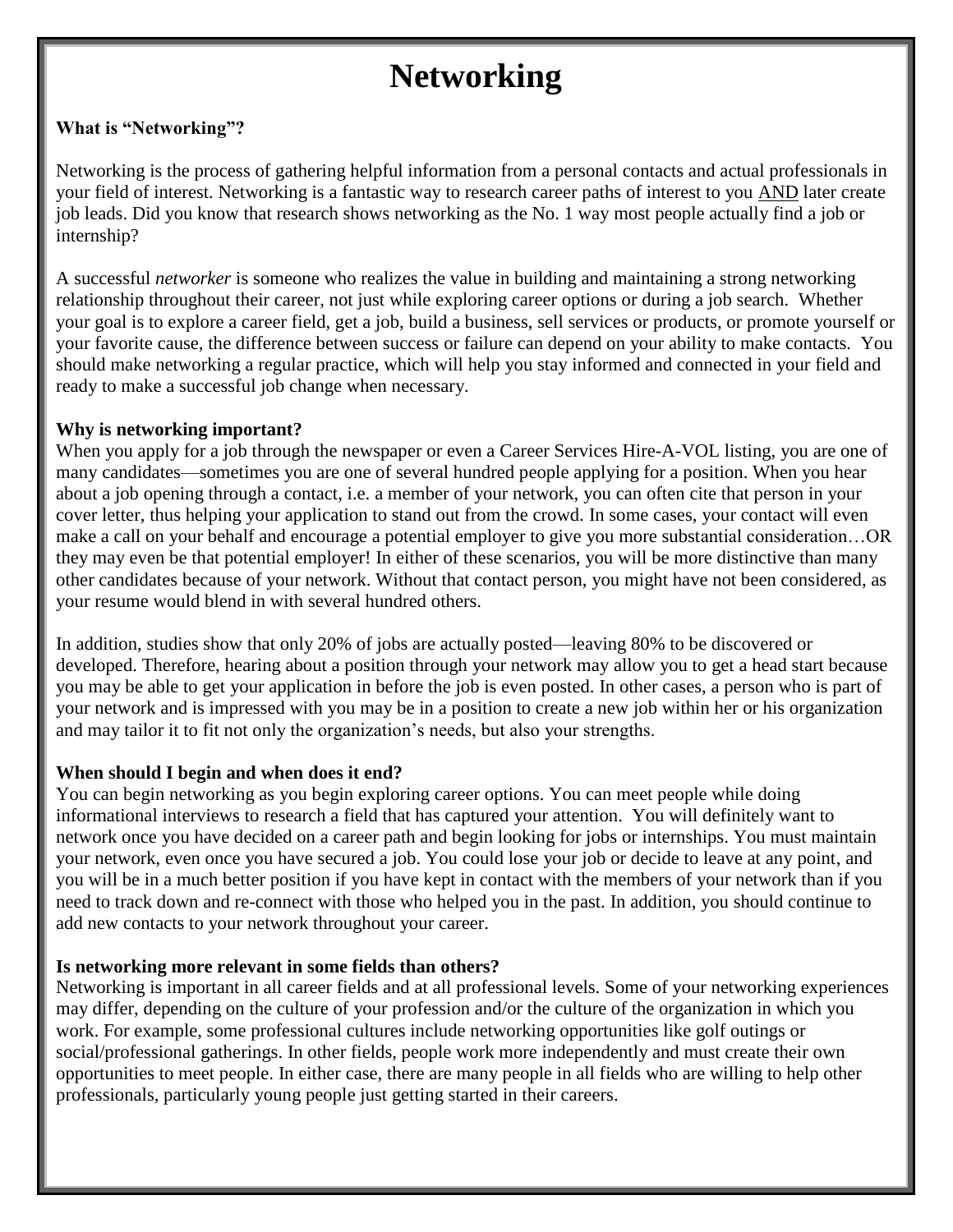## **Getting Started**

Decide the purpose of contacting your network. What is to be gained from meeting with these networking contacts?

- Gathering information about jobs and careers of interest to you
- Advice on how to conduct your job search
- Getting leads

# **The Second Step**

## **Consider and list your existing and potential network**

- Family, friends, and neighbors
- Friends and co-workers of your parents or other relatives
- Supervisors and acquaintances from past and present jobs and internships
- School faculty and administrators
- Contacts through church or other religious organizations, hobbies, athletic participation, community involvement
- People you have met at on-campus information sessions or job fairs
- Members of professional organizations relevant to your field or area of career interest
- Contacts through public service and volunteer work
- Other professionals including doctors, dentist, accountant, lawyer, banker, and insurance agent
- Alumni, especially recent grads
- Social Networking sites; i.e. LinkedIn. Be aware of appropriate internet behavior and safety!

# **The Third Step**

Determine what you have to offer.

- What are your Knowledge, Skills, and Abilities (KSAs)?
- What are your accomplishments that provide evidence of these KSAs?
- What interests you professionally and personally?
- What is important to you?

You want to be able to quickly and concisely communicate to the networking contact your purpose…to set up an informational interview or to develop specific job leads. You will need a brief self-introduction or *sound bite and commercial* that tells about your background, experience, and what direction you are headed. Think about your education, interests, skills, values, and what industries, locations, and types of jobs interest you. It is a good idea to write out this introduction and practice it before calling a contact

## How to use a *sound bite:*

- o Introduce yourself by name and university, what your major is, and purpose of networking.
- o Example: Hi, I'm Mary Jones and I'm a psychology major at the University of Tennessee and I'm interested in the field of human resources.

How to use a *commercial:*

o I became interested in the human resources field last summer when I interned at XYZ Company and got to know the Human Resource Director there. I found her job very interesting. She worked in all aspects